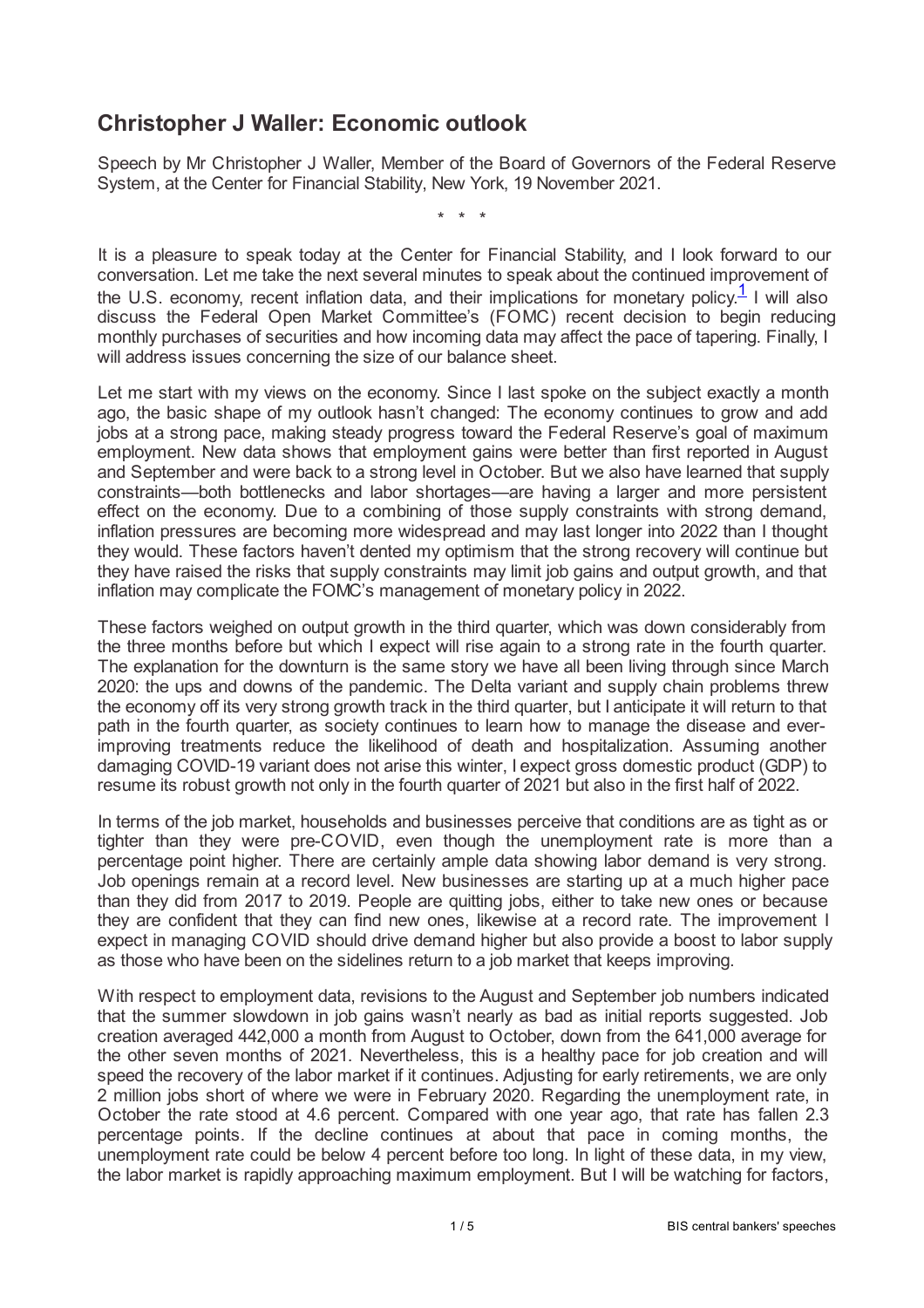from continued supply bottlenecks and a winter surge of COVID cases, that could slow this progress.

<span id="page-1-0"></span>Turning to inflation, inflation has escalated substantially this year, along with a significant rise in inflation expectations. The October consumer price index report showed an unexpected surge in inflation. The monthly print corresponds to an annualized rate exceeding 10 percent, while the year-over-year increase was 6.2 percent—the highest since December 1990. Despite the highest wage gains in years, inflation this year has wiped out any real wage increase for the average worker. High inflation is painful to Americans who have little choice about the goods and services they buy for everyday living. Prices are up significantly at the grocery store, which is a major problem for many individuals and families. Unlike earlier this summer, price pressures are no longer concentrated in a few categories, they appear to have broadened.<sup>[2](#page-3-1)</sup> There has been a notable increase in the prices of energy, food, goods, and services as well as the cost of owning a home. Even trimmed mean measures of inflation that exclude some big price increases, such as the Cleveland Fed and the Dallas Fed measures, report inflation rates above the Fed's 2 percent target. Diffusion indexes of price changes, which are often useful in detecting turning points in the data, show an increasing number of categories with 3 or 12-month inflation exceeding 3 percent, compared with earlier this year.

I expect that these pressures are related to both supply constraints, which may be beginning to improve, and strong demand, which shows no sign of abating. Wages continue to grow quickly on a more sustained basis than they have in more than 20 years, most recently reflected in a striking increase in the employment cost index, which considers both pay and benefits. Wages and employment costs seem to be widespread across industries and among businesses of different sizes. Crucial to the path of inflation will be whether we see input cost increases consistently reflected in final goods prices. Our business contacts report that companies are comfortable passing along these cost increases to their customers.

It has been argued that because price pressures connected to supply constraints are transitory, they will come to an end, so monetary policy does not need to respond to temporary price pressures. I find this argument puzzling for a few reasons. First, all shocks tend to be transitory and eventually fade away; by this logic, the Fed should never respond to any shocks, but it sometimes does, as it should. Second, the macroeconomic models we use to guide policy typically have cost shocks built in that cause inflation to move. In those models, appropriate monetary policy responds to these inflation movements; it doesn't ignore them, even though they are transitory. Finally, the choice to take a policy action depends on how large the shocks are and how long they are expected to persist. To make this point clearer, consider a snowfall, which we know will eventually melt. Snow is a transitory shock. If the snowfall is one inch and is expected to melt away the next day, it may be optimal to do nothing and wait for it to melt. But if the snowfall is 6 to 12 inches and expected to be on the ground for a week, you may want to act sooner and shovel the sidewalks and plow the streets. To me, the inflation data are starting to look a lot more like a big snowfall that will stay on the ground for a while, and that development is affecting my expectations of the level of monetary accommodation that is needed going forward.

Inflation expectations on the part of the public also play a role in the conduct of monetary policy. Two surveys of consumers—by the University of Michigan and the New York Fed—show medium inflation expectations running over 4 percent, and bond investors are requiring over 3 percent compensation for future inflation and inflation risks. It is very concerning to me that households and markets are no longer expecting us to keep inflation near our 2 percent target over the next three to five years. Now, it is true that there is some evidence that these consumer survey measures of future inflation tend to move around a lot based on changes in current inflation. So I hope these large movements in inflation expectations are—wait for it—transitory and will come back down as bottlenecks and labor shortages resolve themselves over the coming months. But if these measures were to continue moving upward, I would become concerned that expectations would lead households to demand higher wages to compensate for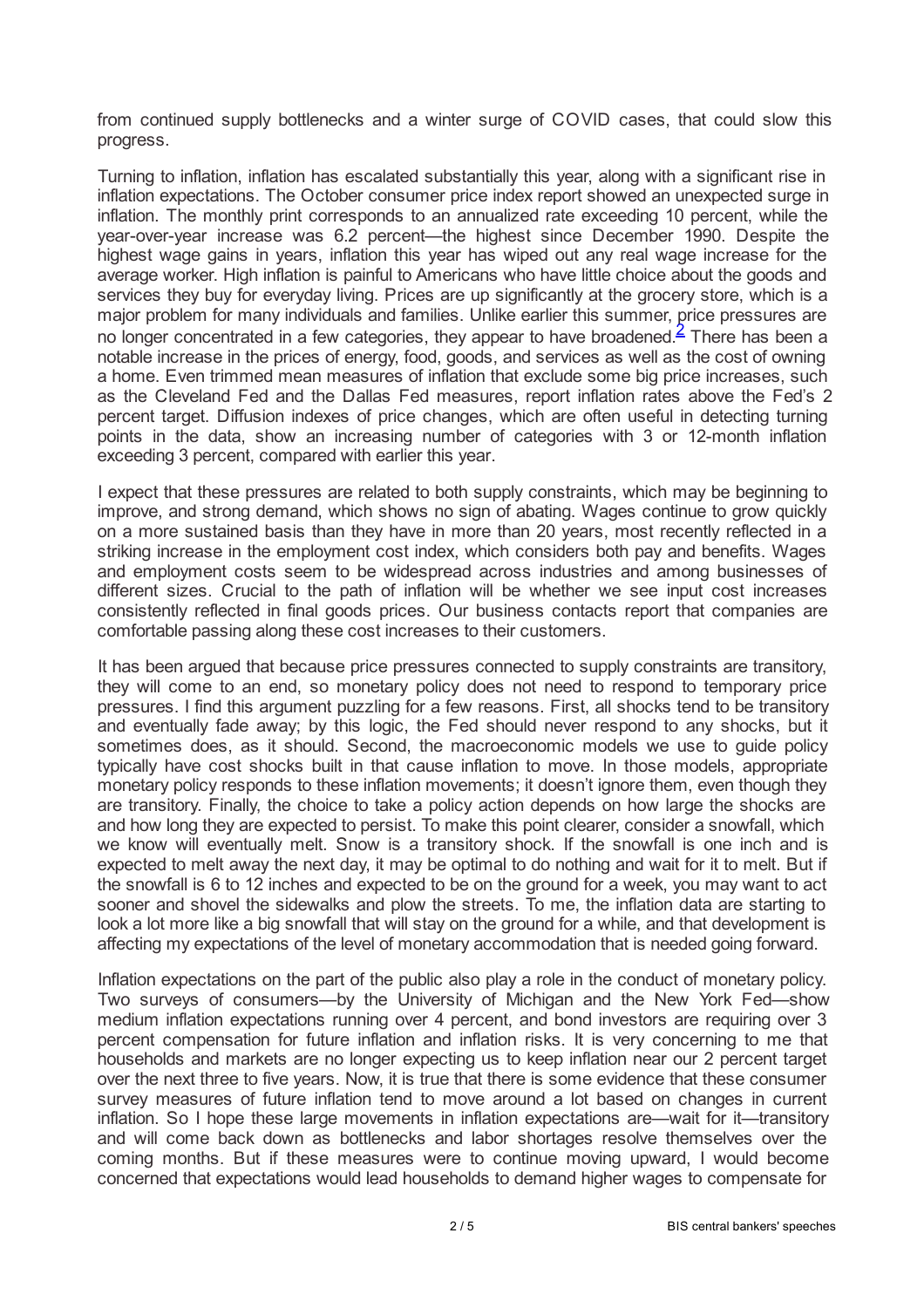expected inflation, which could raise inflation in the near term and keep it elevated for some time. This possibility is a risk to the inflation outlook that I'm watching carefully.

So, what are the implications of all these considerations for monetary policy? The economy made faster progress in 2021 than most of us expected back in December 2020. This substantial progress toward our dual mandate goals allowed us to begin reducing the \$120 billion a month in asset purchases that are aiding the recovery by steadily providing accommodation to financial conditions. When we started tapering a few days ago, it happened several months earlier than was expected by market participants in the early months of 2021. We cut both the amount of Treasury securities purchases to \$70 billion per month from \$80 billion per month, and the amount of agency mortgage-backed securities (MBS) to \$35 billion from \$40 billion. We will make another \$10 billion and \$5 billion cut to the monthly purchases in mid-December.

The next few months will be critical, however, in determining how the tapering process plays out. The Committee has been very clear, in the months leading up to our decision, and in making that decision, that the pace of reducing asset purchases would depend on progress toward our dual mandate goals. If COVID or some other factor substantially slows the recovery, hindering the progress toward maximum employment, the FOMC could slow the taper. But if the economy makes quick progress toward maximum employment or inflation data show no signs of retreating from their currently high readings, the Committee may choose to speed up the taper, which would position it to accelerate subsequent steps in tightening monetary policy if necessary. The timing of any policy action is a decision for the FOMC, but for my part the rapid improvement in the labor market and the deteriorating inflation data have pushed me towards favoring a faster pace of tapering and a more rapid removal of accommodation in 2022.

Another policy action already being discussed in public by market participants is the timing of the first increase, or liftoff, of the target range for the federal funds rate. The FOMC has described the conditions that must be met to consider liftoff. They are when the economy has reached maximum employment, and when inflation has risen to 2 percent and is on track to moderately exceed 2 percent for some time. Assuming inflation expectations are well-anchored, I judge that the timing of liftoff is any time after both of these conditions have been met.

I believe the condition for inflation has been met and we are making great strides towards achieving the employment leg of our mandate. I will be looking at the incoming data to determine when we have achieved both these criteria. After that point, whenever the Committee ultimately decides to raise the target range for the federal funds rate from zero, monetary policy will still be providing an extraordinary extent of support for the economy—short-term interest rates will still be very low, and the large amount of securities holdings on the Fed's balance sheet will continue to put significant downward pressure on longer-term interest rates.

This fact leads to another policy action that the FOMC needs to consider: when to begin reducing securities holdings. It is important to remember that the FOMC makes monetary policy decisions with the best interest of the American people in mind and not based on how these actions affect the balance sheet. Between March of 2020 and today, the Fed's securities holdings have increased by \$4.2 trillion to stand a bit over \$8 trillion. These holdings are about 35 percent of the level of annual real GDP. This percentage sounds quite large, but the Fed's share is not out of line with what is found on the balance sheets of other advanced foreign economies' central banks. For example, our share is larger than that of the Bank of Canada, but it is about the same as the Bank of England's, and much smaller than the shares of the European Central Bank and the Bank of Japan.

One must remember that there is no economic theory that tells us what the optimal size of a central bank balance sheet should be. So, just because our balance sheet is "large" does not mean there is anything wrong with it. However, arguments can be made that we should reduce the size of our balance sheet. First, we expanded it for emergency reasons due to the pandemic.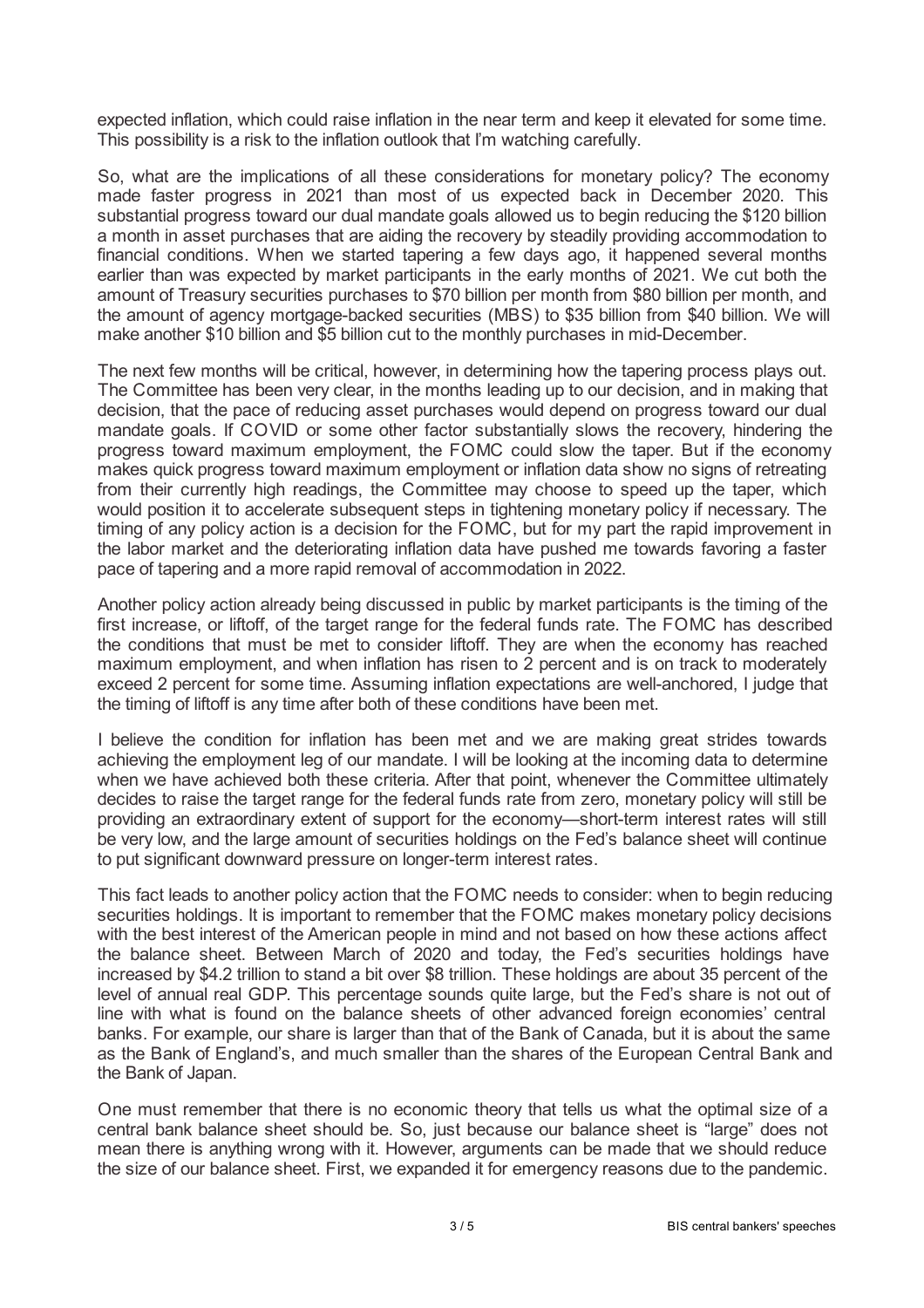As the emergency passes, we can undo those actions and get the balance sheet down to something close to its pre-pandemic trend. Second, by doing so, we free up balance sheet space in the event we need to expand it in the future to deal with economic shocks. Third, the private sector appears to be inundated with liquidity, as evidenced by the large take-up at our overnight reverse repurchase agreement facility. Draining some of this liquidity would help maintain smooth market functioning.

Going forward, the Committee will need to decide what type of reinvestment policy to have in place. Currently, when securities on the Fed's balance sheet mature, the proceeds are reinvested in new securities, keeping the balance sheet growing in line with net purchases. Under this policy, when net asset purchases cease, reinvestment will keep the balance sheet constant at the size at that time. Based on past experience, an effective way to gradually reduce the balance sheet to a more efficient level is to change that reinvestment policy to limit, or cease, reinvestment. Allowing this "runoff" was the main way the FOMC shrank the balance sheet before the pandemic.

I expect the reinvestment strategy will be heavily influenced by the Fed's experience with this policy between 2017 and 2019. During that time, the FOMC recognized that the monthly maturity of securities was lumpy; some months there were many securities maturing, and others few. The FOMC ensured a gradual and predictable roll-off of securities that allowed market participants to plan for the Fed's gradual retreat from the Treasury and MBS markets, which was done by instituting monthly redemption caps that gradually increased over time. I would support a similar process when the time comes to alter reinvestment policy.

<span id="page-3-2"></span>As securities holdings declined, so did reserves in the banking system. In mid-September 2019, upward pressures emerged in funding markets as reserves dropped to about \$1.4 trillion or 6.6 percent of GDP at that time. Most thought the Fed's balance sheet could be reduced further. In fact, the median of the respondents to the June 2019 primary dealer survey conducted by the Federal Reserve Bank of New York indicated reserves could fall to \$1.2 trillion.<sup>[3](#page-4-0)</sup> But, the underlying level of reserves wanted by financial markets seemed to be more than we anticipated. In response to the emerging pressures at that time, the Fed stopped redemptions and instituted a number of actions over a few days that boosted reserves to at least the level seen in early September of that year.<sup>[4](#page-4-1)</sup>

<span id="page-3-3"></span>With this experience in hand, we will need to proceed with caution with future securities redemptions. That said, clearly today's balance sheet is elevated, and we can decrease our holdings. Should we drain reserves too quickly, we have a new tool to help correct this action should our pace of runoff prove to be too fast again. The standing repurchase agreement facility provides a backstop in cases where demand for liquidity is more than the Fed otherwise thought. Counterparties can come to the facility and obtain financing for their Treasury securities. Of course, I do not anticipate reducing reserves to a level where this tool would be used, but it is nice to know that, as we move forward, we have an additional support available to us that we did not have in 2019.

To close, I have outlined how I see the economy evolving and mentioned several policy steps in the future that underly that outlook. The tapering of our asset purchases has started and should continue over coming months. Then the Fed will turn to normalizing other aspects of monetary policy as the economy continues to recover from the severe COVID shock we encountered last year. I believe that policy may need to pivot to a faster taper based on incoming data that I will be monitoring.

<span id="page-3-0"></span> $1$  These views are my own and do not represent any position of the Board of Governors or other Federal Reserve policymakers.

<span id="page-3-1"></span><sup>&</sup>lt;sup>2</sup> See Fernando M Martin (2021), "How [Widespread](www.stlouisfed.org/on-the-economy/2021/october/how-widespread-price-increases) Are Price Increases in the U.S.?" On the Economy Blog,